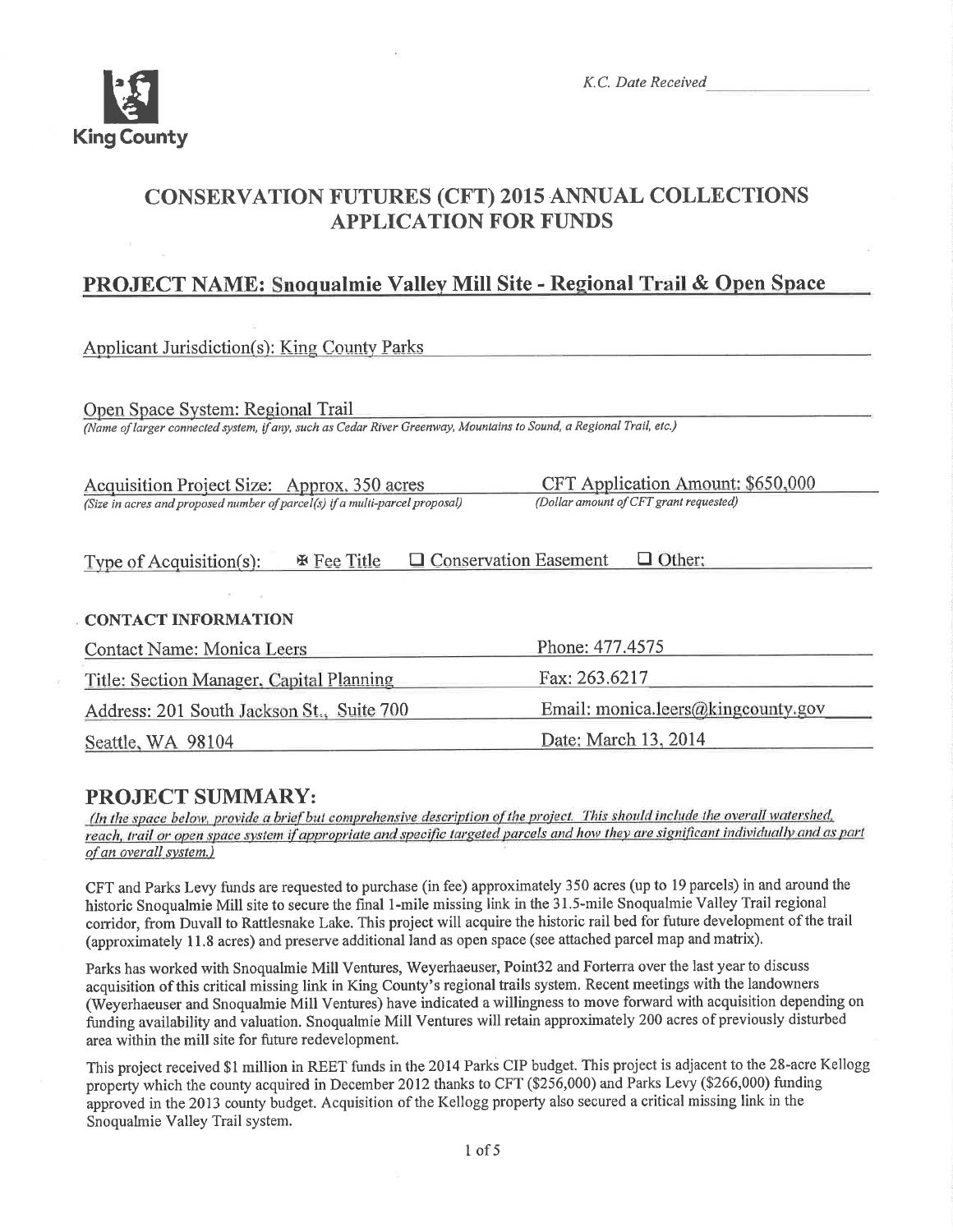#### 1. OPEN SPACE RESOURCES

Please review the attached evaluation criteria. For the proposed acquisition parcel(s), please mark those criteria that apply and thoroughly, yet succinctly, describe in the space below how the proposed acquisition satisfies each marked criteria. Please clearly describe how these criteria might be met at a landscape level, and how they apply to individual parcels. If restoration is part of the plan, please briefly describe the current condition and the hoped for restored condition that is the goal of the acquisition.

- $A.$  Wildlife habitat or rare plant reserve<br>  $B.$  Historic/cultural resources<br>  $B.$  Salmon habitat and aquatic resources<br>  $C.$  Urban passive-use natural area/greenbelt
- **Q B.** Salmon habitat and aquatic resources  $\Box$  F.<br>  $\mathcal{F}$  C. Scenic resources  $\mathcal{F}$  G.
- 
- 
- 

- 
- $\mathfrak{B}$  C. Scenic resources  $\mathfrak{B}$  G. Park/open space or natural corridor addition
- **EX** D. Community separator **XX** H. Passive recreation opportunity/unmet needs

#### A. Wildlife habitat or rare plant reserve

The Cascade forests are linked to Puget Sound lowland habitat along the Snoqualmie River watershed through Wildlife Habitat Networks, designated in the King County Comprehensive Plan (KCCP). These targeted parcels are located approximately one-half mile from a designated Wildlife Habitat Network and would contribute to habitat mobility and as an additional buffer to those mandated 300 foot wide corridors. Habitat networks are comprised of natural vegetation linking priority wildlife habitat with critical areas, theit buffers, trails and open space. KCCP Policies B-107 and E-483 require the designation and mapping of habitat networks for threatened, endangered, and priority species and direct that connections within these coridors be protected to reduce the impacts of habitat fragmentation and be managed to help enhance priority habitat within them. The wildlife inhabiting this area is typical of west side mature second giowth forest habitats and thus includes a variety of migratory and resident birds (approximately 80 species), mammals, amphibians and fish. Species known to use this area are: black bear, cougar, coyote, bobcat, mule deer, raccoon, mountain beaver, barred owls, pileated woodpecker, Pacific tree frog, Pacific giant salamander and red-legged frogs (which are Species of Local Importance as designated in KCCP Policy E-487).

#### C. Scenic resources

Protection of lands along regional trail corridors creates a larger scenic open space buffer and significantly enhances trail users' experience. The Snoqualmie Valley Trail corridor is an integral part of the Mountains to Sound Greenway (MTSG). Acquisition of these parcels would be consistent with MTSG's goal of protecting open space lands along a 100-mile corridor of Interstate 90 from Seattle to Central Washington in order to enhance scenic beauty, conserve wildlife habitat and provide recreational opportunities. The acquisition also includes the Snoqualmie Mill Pond (aka Borst Lake). In addition, views of the surrounding landscape (Cascade foothills, Issaquah Alps and adjacent valley) can be seen from these parcels.

#### D. Community separator

Several of these proposed parcels include the Snoqualmie Valley Trail corridor which provides a visual and functional separation between the City of Snoqualmie and lands within rural King County. Most of the subject properties lie within a recently annexed area to the City of Snoqualmie; several parcels lie just outside the city limits in the unincorporated, rural area.

#### E. Historic/Cultural Resources:

The Snoqualmie Mill site was developed and utilized for commercial, industrial and residential purposes for nearly 100 years. From l9l7 to 2003, the Snoqualmie Falls Lumber Co. and its parent company, Weyerhaeuser, operated a large sawmill on the site. The trail corridor parcels are a part of two former transcontinental railways, the Northern Pacific and the Chicago, Milwaukee, St. Paul and Pacific, that served the historically important logging and timber industry in the valley. The conversion of former rail lines to trails keeps alive the spirit and experience of mobility through the landscape. In the 1990's, Weyerhaeuser's sawmill office served as the location of the "Sheriffls office" in the TV series Twin Peaks. Since the closure of the sawmill, a portion of the property was repurposed as a competitive rally car driving facility. Overall, the site offers many opportunities as a historic/cultural destination as well as target location to bolster the city of Snoqualmie's tourism and economic initiatives.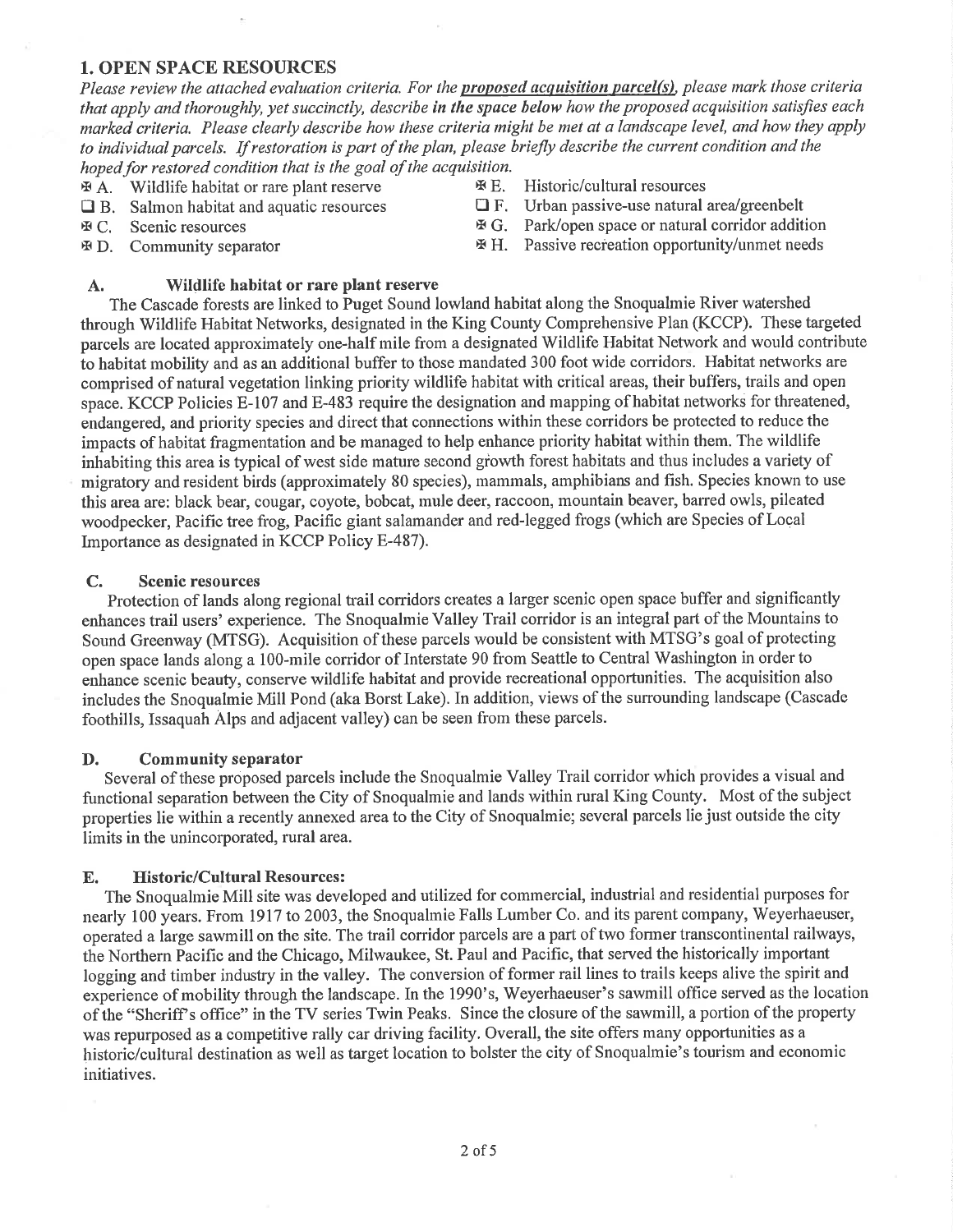#### G. Park/open space or natural corridor addition

Acquisition of these parcels secures the final 1.O-mile missing link in the Snoqualmie Valley Trail corridor that will provide a contiguous 31.5 mile destination recreation trail from the north county boundary to the John Wayne Pioneer Trail in Iron Horse State Park, which further provides trail linkages across the Cascade Mountains to central Washington. The Snoquahnie Valley Regional Trail meanders past working farms, many of which are preserved Farmland Preservation properties, as well as numerous publicly owned open space sites, including the permanentþ protected 90,000 acre Snoqualmie Forest and the 570 acre Tokul Creek Forest easement sites. Significant public lands along the trail corridor include Tolt-MacDonald Park, Griffin Creek and Three Forks Natural Areas and the Meadowbrook Farm.

#### H. Passive recreation opportunity/unmet needs

Acquisition of these parcels would allow King County Parks to move forward with planning, design and construction of the 1  $\frac{1}{2}$  -mile gap in the Snoqualmie Valley Trail from Tokul Road to Mill Pond Road, providing a contiguous <sup>3</sup>1 .5-mile recreational trail through the rural towns of Duvall, Carnation, Snoqualmie, Preston, Fall City and North Bend for multiple users (hikers, bikers and equestrians). Additionally, the site may provide a location for publio access, such as a trailhead facility (parking/restrooms), accommodating users of the regional trail system. Interpretive signage could be added providing opportunities to educate park visitors about the natural and cultural resources of the valley.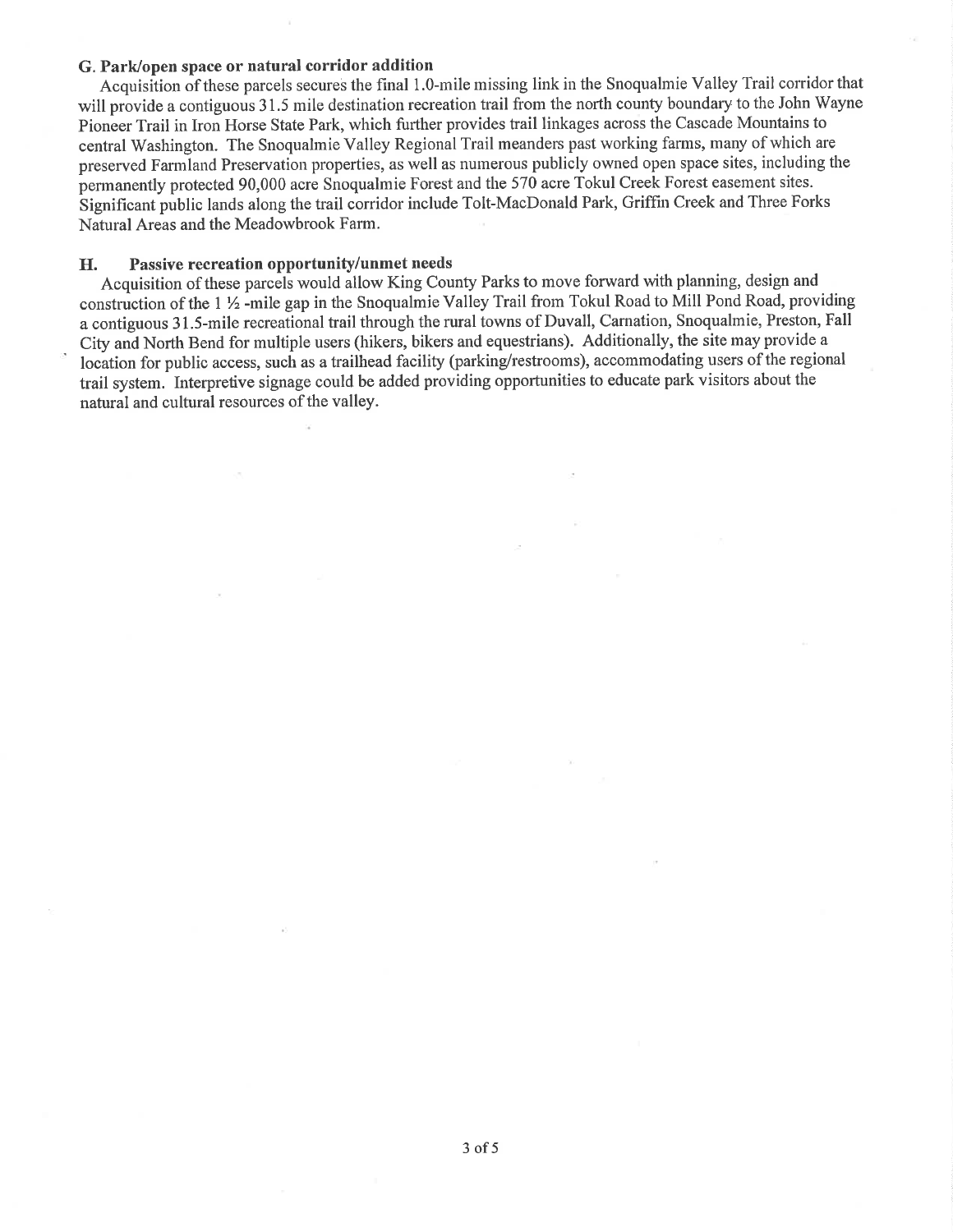## 2. ADDITIONAL FACTORS

For the proposed acquisition parcel(s), please mark all criteria that apply and thoroughly, yet succinctly, describe in the space below how the proposed acquisition satisfies each marked criteria.

- **A.** Educational/interpretive opportunity
- **EX B.** Threat of loss of open space resources
- xc. Ownership complexity/willing seller(s)/ownership interest proposed
- $\Box$  D. Partn erships Describe any public or private partnerships that will enhance this project
- E. Is the property identified in an adopted park, open space, comprehensive, or community plan?
- $\Box$  F. Transferable Development Credits (TDC) participation

#### A. Educational/interpretive opportunity

The parcels include the missing link on a highly used corridor and provide excellent opportunities for reaching a large number and wide variety of trail users. In addition, acquisition of these parcels could provide a possible location for a trailhead that would facilitate opportunities for various interpretive facilities including educational signage related to cultural history, as well as the importance of conserving urban separators, scenic greenbelts and restoring wildlife habitat. In addition, since the target parcels include the historic rail corridor within the former Snoqualmie Mill site and provide views of nearby forest production lands, the history and importance of forestry and the railroad could be part of the educational message.

#### B. Threat of loss of open space resources

The owner of the Snoqualmie Mill Ventures parcels has indicated a willingness to sell if the transaction can be accomplished in 2014-2015 and the valuation meets expectations. If the properties are not acquired at this time, the entire site could be redeveloped for residential, commercial and industrial use. This scenario would jeopardize the County's ability to acquire the final missing link in the 31.5- mile regional trail corridor and develop the trail. In addition, an opportunity could be lost for creating a trailhead parking area for hikers, bikers, equestrians and restoring the former rail bed and surounding areas to provide passive recreation, wildlife habitat viewing and rural scenic experience. The Snoqualmie Valley Trail is also used by many different types of trail users to access a significant number of smaller trail networks on both public land and privately owned land.

#### C. Ownership complexity/willing seller(s)/ownership interest proposed

The properties are not currently on the market, but the current owners, Snoqualmie Mill Ventures and Weyerhaeuser, have expressed an interest in selling to the county for purposes of completing the regional trail.

### E. Is the property identified in an adopted park, open space, comprehensive, or community plan?

Both the King County Comprehensive Plan (KCCP) and the 2010 King County Open Space Plan contain policies that direct acquisition, planning, and stewardship of KC Parks and Regional Trails. The acquisition of these parcels is consistent with these policies as follows.

#### The Open Space Plan policies direct Parks to:

- . acquire lands that add to a Regional Trail Corridor as identified in the 2008 Regional Trails Needs Report and the 2004 Regional Trail Inventory Guidelines
- focus regional open space efforts on the natural watershed systems and regional systems such as the wildlife habitat network and the Mountains to Sound Greenway; and conserye lands that provide connectivity with existing county ownership
- . emphasize acquisition and development of sites that provide multiple benefits and functions
- resolve a resource/land management issue, such as maintenance access

### The Parks, Recreation and Open Space Chapter (Ch. 6) of the KCCP states:

. King County shall complete a regional trails system, linking trail corridors to form a countywide network. King County will continue to primarily own the land necessary for the operation and management of the trail system (Policy P-106)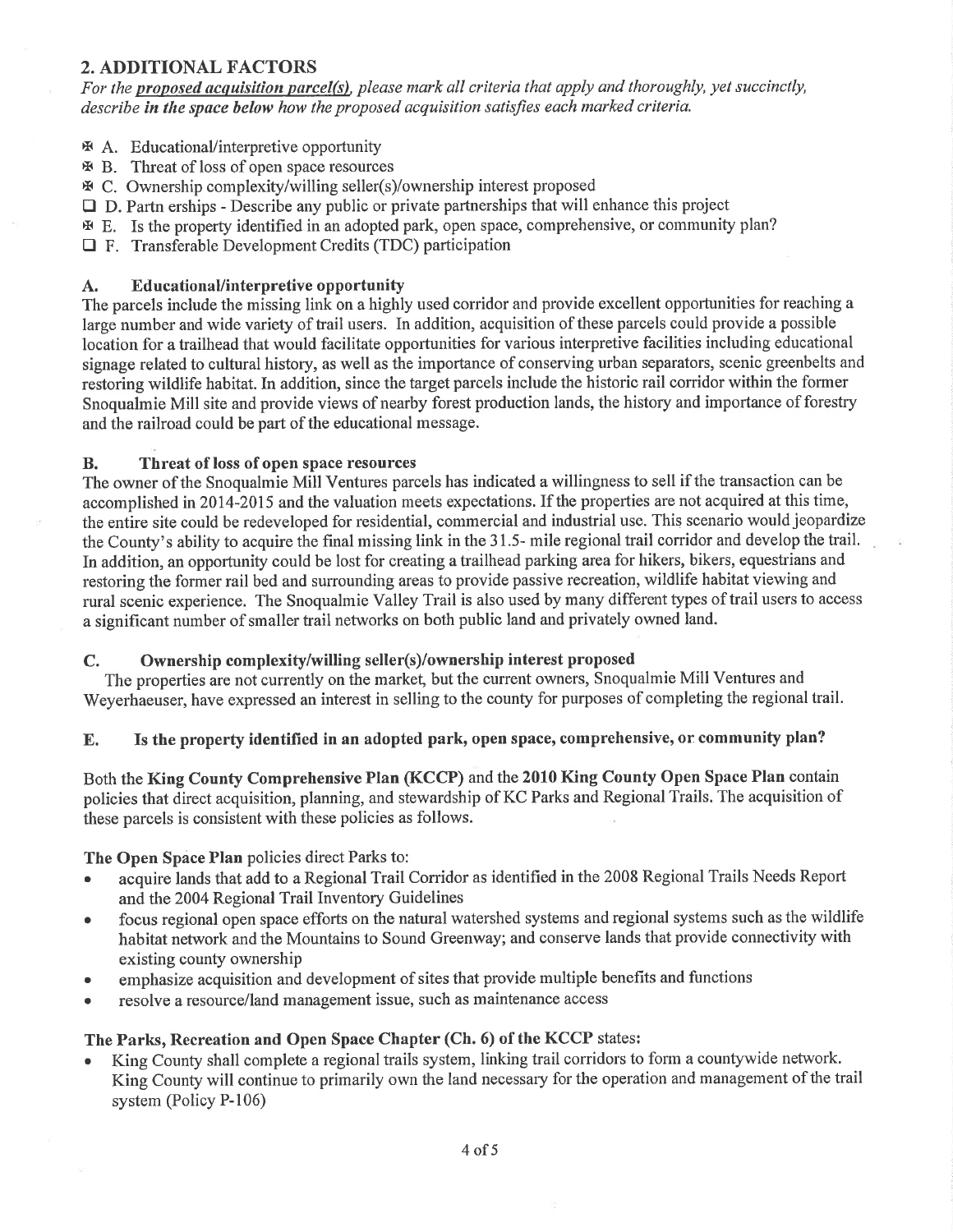<sup>a</sup> KC Parks should facilitate educational and interpretive programs that further the enjoyment, understanding and appreciation of the natural, cultural and recreational resources. (Policy P-107)

The King County Parks Regional Trail Needs Report, the County's long-term regional trails capital development prograrn, specifies the build out of the Snoqualmie Valley Trail coridor in this location. The proposed acquisition will secure the final missing link in the trail in and around the historic Snoqualmie Mill site. The report also includes the following policy direction:

• One of the highest priority project implementation focus areas is providing connectivity, ensuring that connections or missing links are completed in the regional trail network to enhance usability, increasing the network's value for recreation and as a transportation altemative.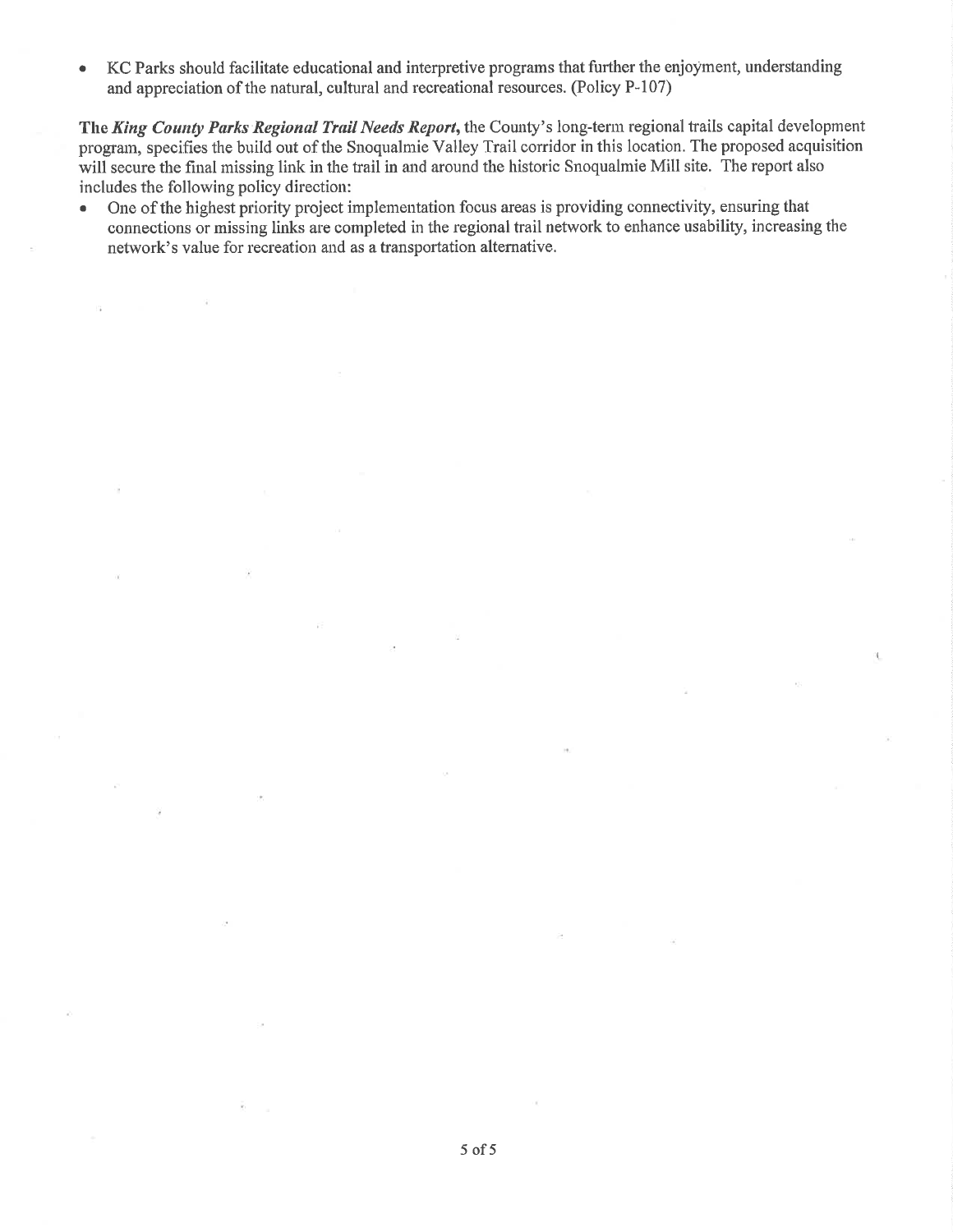## 3. STEWARDSHIP AND MAINTENANCE

How will the property be stewarded and maintained? Does the property lend itself to volunteer stewardship opportunities? How will ongoing stewardship and maintenance efforts be funded?

The target properties are located on and adjacent to the existing regional trail corridor, managed and maintained by King County Parks. Proximity to existing park sites and facilities creates efficiencies in management. Site stewardship would be funded by the Parks Levy (which includes funding for stewardship of new acquisitions and capital funds for facility development). In addition, King County Parks has expanded its Regional Trails Ambassador and Adopt-a- Trail programs over the last few years, increasing the programs' effectiveness in facilitating citizen and community group involvement in helping provide enhanced monitoring of trails, litter control and assisting with education about, and compliance with, trail use rules. Lastly, the King County Volunteer Program sponsors numerous restoration events and this site would provide an excellent location for events that would help facilitate replanting of disturbed areas and control of invasive plants.

## 4. PROJECT BUDGET

| $\parallel$ 1) TOTAL CFT APPLICATION AMOUNT $^a$    | CFT: \$650,000        |
|-----------------------------------------------------|-----------------------|
| <b>2) TOTAL PEL APPLICATION AMOUNT</b> <sup>6</sup> | <b>PEL: \$650,000</b> |

 $^a$ Allowable CFT acquisition costs (Ordinance 14714): The disbursement of funds shall be made only for capital project expenditures that include costs of acquiring real property, including interests in real property, and the following costs: the cost of related relocation of eligible occupants, cost of appraisal, cost of appraisal review, costs of title insurance, closing costs, pro rata real estate taxes, recording fees, compensating tax, hazardous waste substances reports, directly related staff costs and related legal and administrative costs, but shall not include the cost of preparing applications for conservation futures funds.<br><sup>b</sup>King County projects only, if applicable.

#### Estimation of property value:

Briefly note how land values have been estimated (i.e., appraisal, property tax assessment, asking price, letter of value or other means). In the absence of appraised, fair market valuations, the assessed valuations were used to provide a rough estimate of overall project cost. An appraisal bid request process in underway. Bids are due on March 26<sup>th</sup> and are expected to be awarded the week of April 1<sup>st.</sup> The appraisal process is anticipated to take 6 weeks.

| <b>PROJECT COSTS</b>                                   | <b>ESTIMATED DOLLAR AMOUNT OR RANGE</b>     |
|--------------------------------------------------------|---------------------------------------------|
| Total property interest value                          | \$1,100,000 (based on 2013 Assessed Values) |
| Title and appraisal work                               | Est. \$100,000                              |
| Closing, fees, taxes                                   | <b>TBD</b>                                  |
| Relocation                                             | n/a                                         |
| Hazardous waste reports                                | <b>TBD</b>                                  |
| Directly related staff, administration and legal costs | Est. \$25,000                               |
| Total Project Costs (CFT and other funds)              | \$1,225,000                                 |

| <b>MATCHING FUNDS: Existing Sources</b><br>(CFT can only provide a maximum of 50% of anticipated<br>project costs) | <b>DATE</b><br>(Expended or Committed) | <b>DOLLAR AMOUNT</b><br>(Expended or Committed) |
|--------------------------------------------------------------------------------------------------------------------|----------------------------------------|-------------------------------------------------|
| Parks Levy                                                                                                         | 2015 Request                           | \$650,000                                       |
| Real Estate Excise Tax 1 (funding approved for<br>acquisition and trail design)                                    | 2014 Adopted King County<br>budget     | \$1 million                                     |
|                                                                                                                    |                                        |                                                 |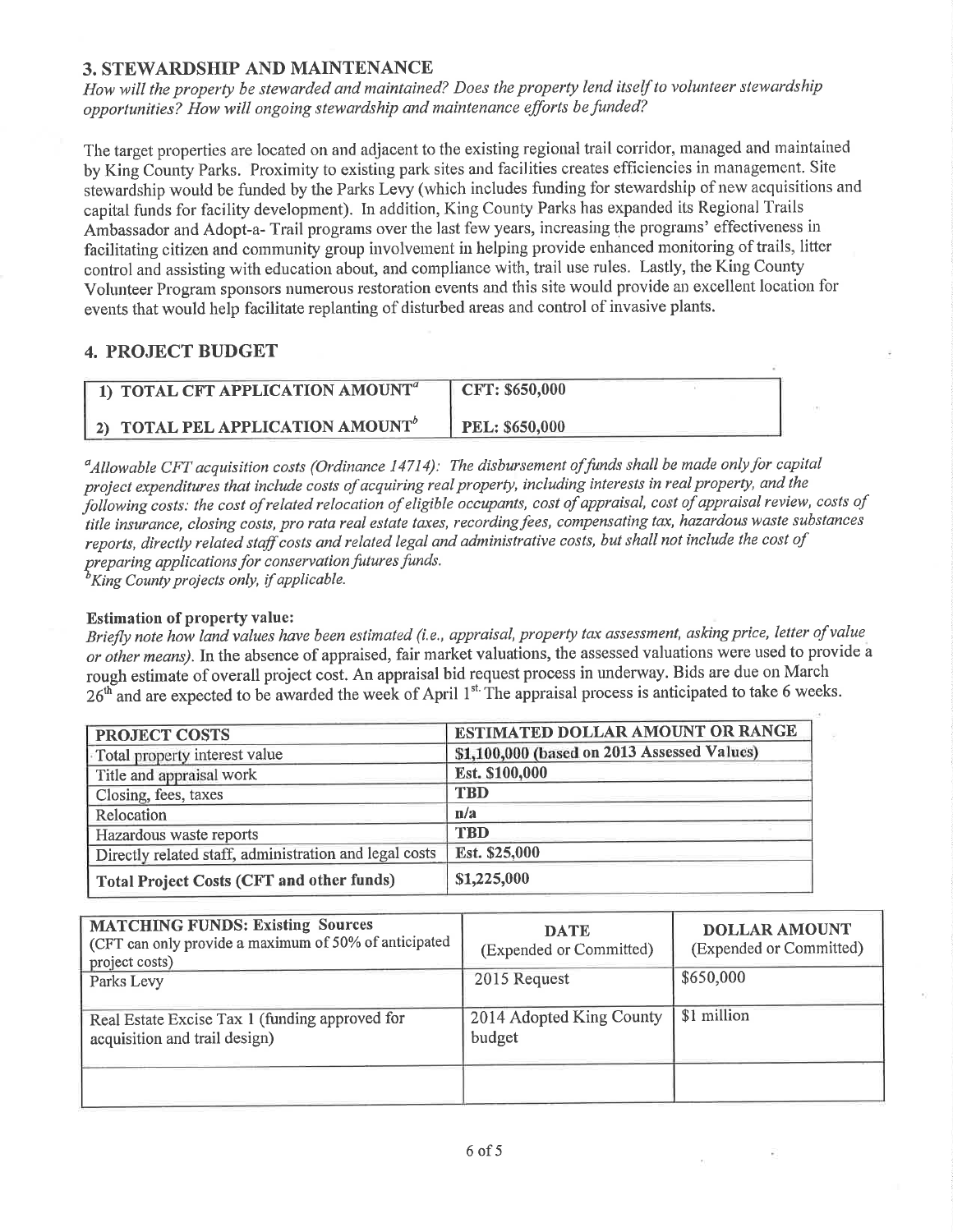| <b>Total CFT Funds Previously Received</b><br><b>This Project</b>             | n/a | n/a                                                       |
|-------------------------------------------------------------------------------|-----|-----------------------------------------------------------|
| <b>Total Matching Funds and Past CFT Funds</b><br><b>Currently Identified</b> |     | \$1 million REET (portion<br>to be used for trail design) |
| <b>Unidentified Remaining Match Need</b>                                      |     | \$0                                                       |

Unidentified remaining match need: What funds are anticipated and what is the time frame? Please briefly discuss how the unidentified remaining match need above will be met.

## 5. IN–KIND CONTRIBUTIONS FROM PARTNERSHIPS

| <b>Brief Activity Description</b> | <b>Dollar Value of</b><br>In-kind<br><b>Contribution</b> | <b>Status</b><br>(Completed or Proposed) | <b>Activity Date Range</b><br>(Completion Date or Proposed<br>Completion Date) |
|-----------------------------------|----------------------------------------------------------|------------------------------------------|--------------------------------------------------------------------------------|
| n/a                               |                                                          |                                          |                                                                                |
|                                   |                                                          |                                          |                                                                                |
|                                   |                                                          |                                          |                                                                                |
| <b>TOTAL</b>                      |                                                          |                                          |                                                                                |

## 6. ATTACHED MAPS (*Two maps are now required: 1) site map and 2) general location map; you* may also include one additional map, aerial photo or site photo)

8 1/2 x 11" maps are preferred, but 11 x 17" is acceptable if folded and hole-punched for insertion into a three-ring binder.

Site Map that shows the following:

- Each parcel proposed for acquisition in yellow or distinct shading and an indication of any parcel proposed for less than  $\bullet$ fee simple acquisition, such as a conservation easement;
- Location of any proposed development to the site such as parking, trails or other facilities;
- Location of any proposed site restoration;
- Existing adjacent public (local, state or federal) parks or open spaces labeled and shown in dark green or distinct shading.

#### Location Map that shows the following:

- Other permanently protected open spaces (private, non profit, institutional, etc.) shown in light green or distinct shading;
- Major water courses such as creeks, rivers, lakes or wetlands;
- Major roads, arterial roads or regional trails.
- Map scale: This map should show approximately a ten-mile radius around the proposed acquisition(s).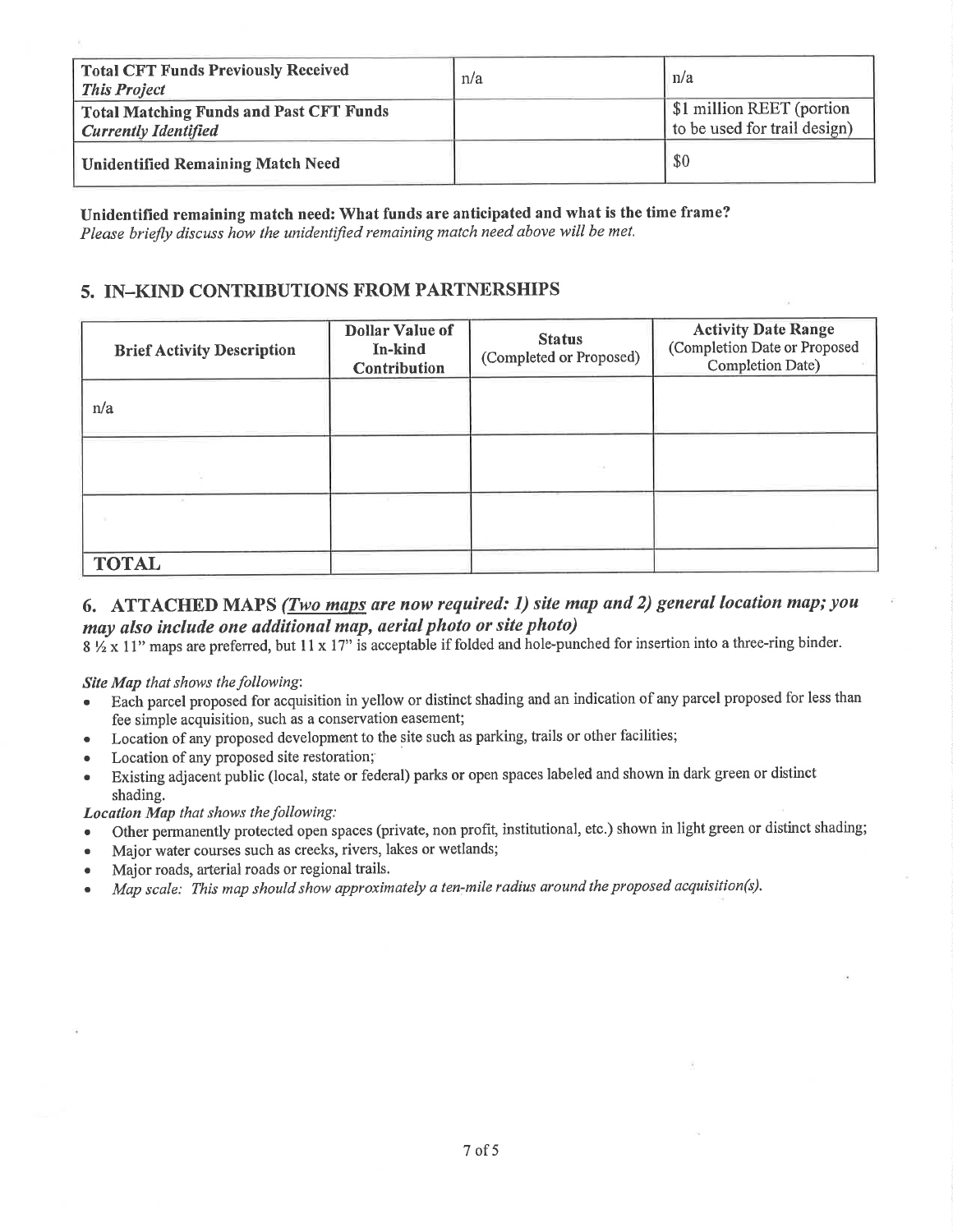## KING COUNTY PARKS DIVISION CONSERVATION FUTURES APPLICATION 2015 SNOQUALMIE VALLEY MILL SITE

| Parcel #                   | Owner                         | 2013 AV        | Acreage      | <b>Notes</b>                                                                          |
|----------------------------|-------------------------------|----------------|--------------|---------------------------------------------------------------------------------------|
| <b>Acquisition Targets</b> |                               |                |              |                                                                                       |
| 2924089028 SMV             |                               | \$24,300.00    |              | 5 rail corridor                                                                       |
| 2924089003 SMV             |                               | \$254,100.00   |              | 19 rail corridor (land \$84,000 + improvements \$170,100)                             |
| 2924089002 SMV             |                               | \$58,800.00    |              | 13 adjacent to rail corridor                                                          |
| 2924089023 SMV             |                               | \$2,000.00     |              | 0.48 adjacent to rail corridor                                                        |
| 2924089022 SMV             |                               | \$14,800.00    |              | 1 adjacent to rail corridor                                                           |
|                            |                               | \$354,000.00   | 38.48        |                                                                                       |
|                            |                               |                |              |                                                                                       |
|                            | 2924089017 Weyerhaeuser       | \$11,200.00    |              | 11 rail corridor                                                                      |
|                            | 2924089018 Weyerhaeuser       | \$36,000.00    |              | 33 adjacent to rail corridor                                                          |
|                            | 2924089025 Weyerhaeuser       | \$9,000.00     |              | 2 adjacent to rail corridor                                                           |
|                            | 2924089019 Weyerhaeuser       | \$41,000.00    |              | 5 adjacent to rail corridor                                                           |
|                            | 2924089011 Weyerhaeuser       | \$85,500.00    |              | 85 millpond and island                                                                |
|                            | 2924089015 Weyerhaeuser       | \$44,000.00    |              | 41 millpond and island                                                                |
|                            | 2924089013 Weyerhaeuser       | \$35,000.00    |              | 34 millpond and island                                                                |
|                            | 3224089002 Weyerhaeuser       | \$11,000.00    |              | 4 adjacent to mill pond                                                               |
|                            | 3224089006 Weyerhaeuser       | \$26,000.00    |              | 19 adjacent to mill pond                                                              |
|                            | 3024089015 Weyerhaeuser       | \$27,400.00    |              | 27 adjacent to river                                                                  |
|                            | 3224089008 Weyerhaeuser       | \$20,000.00    |              | 11 adjacent to river                                                                  |
|                            |                               | \$346,100.00   | 272.00       |                                                                                       |
|                            |                               | \$700,100.00   | 310.48       |                                                                                       |
|                            |                               |                |              |                                                                                       |
|                            |                               |                |              | Proportional Acquisition - Portion to be acquired by KC/Portion to be retained by SMV |
| 2924089006 SMV             |                               | \$443,200.00   |              | 40 South of Kellogg/acquire portion north of road only                                |
| 3024089001 SMV             |                               | \$219,800.00   |              | 20 South of Kellogg/acquire portion north of road only<br>÷                           |
| 3024089069 SMV             |                               | \$143,400.00   |              | 13 South of Kellogg/acquire portion north of road only                                |
|                            |                               | \$806,400.00   |              | 73 (totals will depend on boundary line adjustment)                                   |
|                            |                               |                |              |                                                                                       |
|                            | Parcels To Be Retained by SMV |                |              |                                                                                       |
| 2924089009 SMV             |                               | \$1,487,400.00 |              | 136 mill buildings, Dirtfish course                                                   |
| 3024089070 SMV             |                               | \$19,000.00    | $\mathbf{1}$ |                                                                                       |
| 3024089004 SMV             |                               | \$38,700.00    | 38           |                                                                                       |
|                            |                               | \$1,545,100.00 | 175          |                                                                                       |